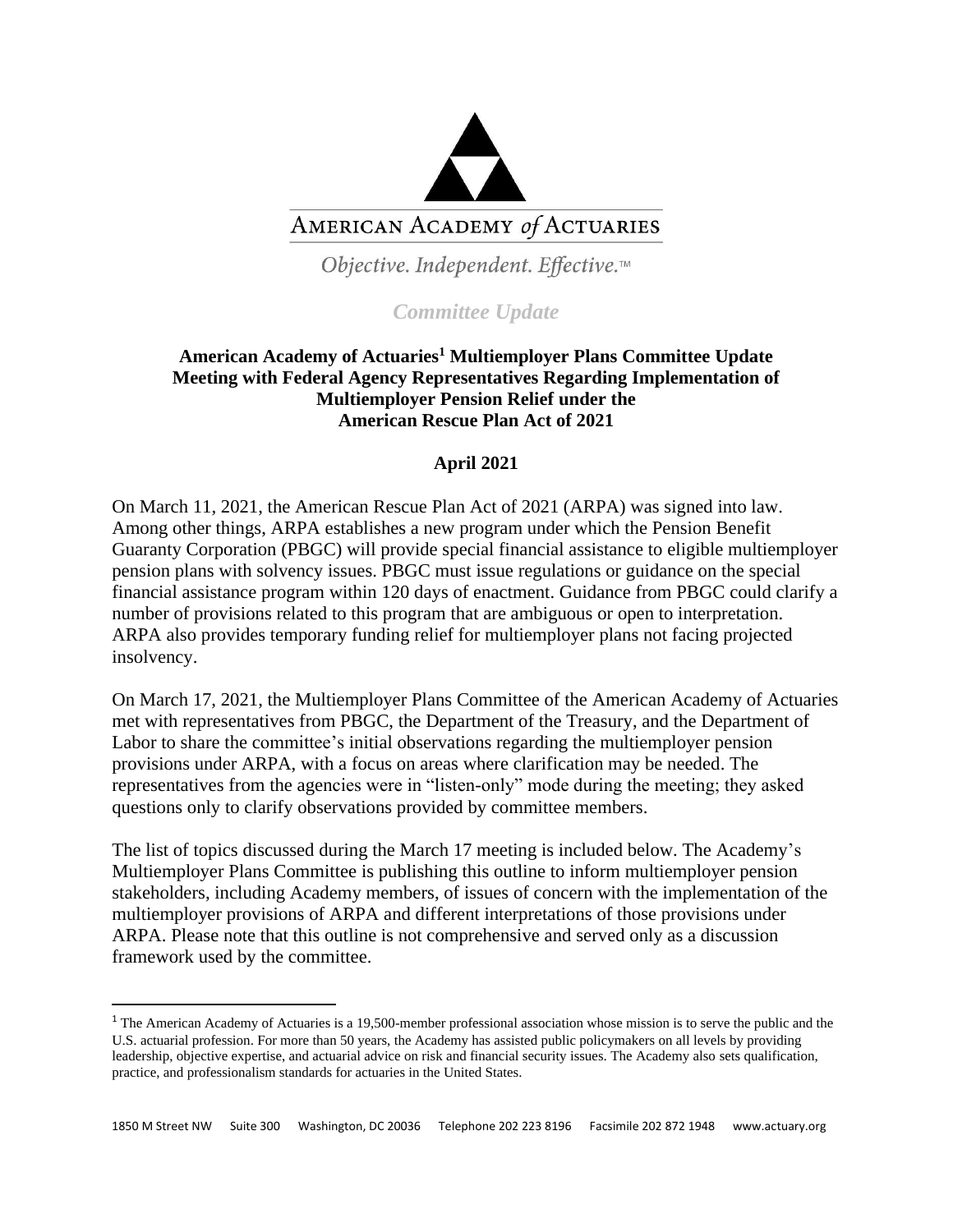The committee thanks the representatives from the agencies for the opportunity to provide them with its initial observations and look forward to further discussions as needed and appropriate.

Topics from March 17, 2021, meeting:

- 1. Amount of Financial Assistance—Key Interpretations
	- o Intent of assistance
		- High Bookend: Present value of all benefits for 30 years (no consideration of current assets and future contributions).
		- Low Bookend: Amount necessary to keep plan solvent only through PYE 2051.
		- Somewhere in-between: Good policy would balance the long-term sustainability of plans between being significantly overfunded and running out of money. Could solve for increasing assets at the end of 30 years (like under the Multiemployer Pension Reform Act of 2014, MPRA) or a reasonable funded percentage.
	- o Deterministic projection versus present value calculation
	- o Interest rate
		- "Interest rate" used as investment return for projecting plan assets in determination of amount of assistance.
		- **Example 1** Limited to the valuation rate or the 3<sup>rd</sup> segment rate + 200 bps. Confirm whether "interest rate" means the rate used for funding standard account projections in last status certification, or alternatively investment return on plan assets for solvency projections (if different).
		- This "interest rate" should apply only to the earnings on current plan assets; the actuary should use bond rates when discounting the special financial assistance that is needed. (Failure to follow this approach will cause the plan to fall well short of the intended target, however defined.)
- 2. Amount of Financial Assistance—Other Interpretations
	- o Confirm "all benefits due" includes future benefit accruals, including those for future new entrants.
	- o Consider the engagement of active participants, especially if the interpretation is insolvent in 30 years. Compounded contribution rate increases with no changes to benefits will be significant after 30 years.
	- o Depending on the interpretation of the amount of financial assistance, we see some plans being eligible but not receiving any assistance.
	- o MPRA plans will need to understand the "goal" before making a decision to apply.
	- o "Do no harm"?
	- o Plans receiving special financial assistance are ineligible for a new suspension of benefits under MPRA. Does this leave open a future partition?
	- o Plans receiving special financial assistance that subsequently become insolvent will be subject to the "current" rules and guarantee for insolvent plans. Clarify "current" as of the enactment or insolvency?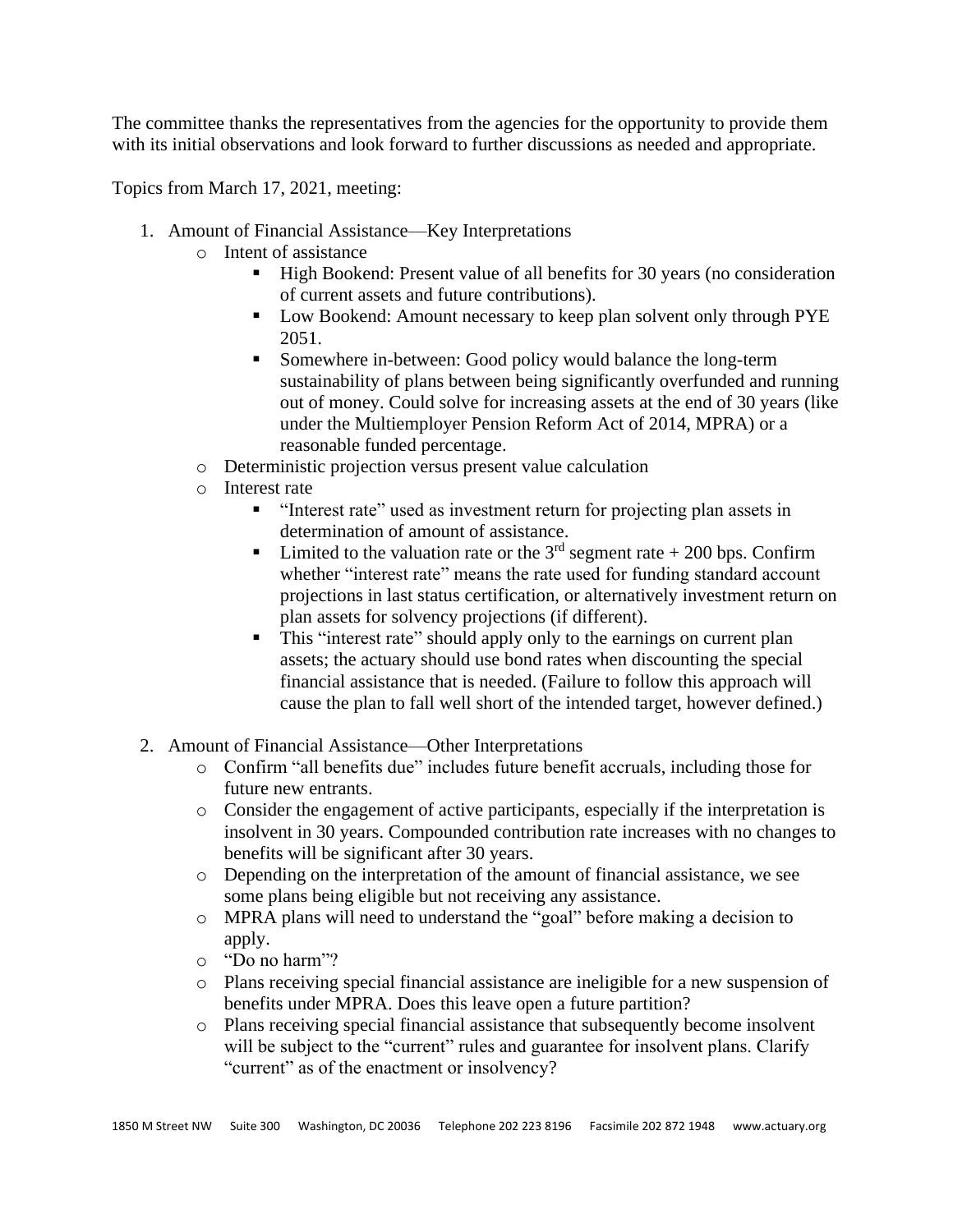- 3. Eligibility
	- o Priority consideration
		- **•** We interpret that PBGC will identify (and notify?) plans meeting  $> $1$ billion; consider simplified metric to save time and expense.
		- We recommend PBGC focus first on plans approaching insolvency.
		- We understand the priority period may be up to 2 years. Consider how other plans will be notified to apply.
	- o Plans not eligible for priority consideration
		- "Avalanche" of plans applying at once.
		- **Ensure PBGC/Treasury will have sufficient resources to meet the 120-day** review requirement.
		- Staggered process to space out plans applying.
		- Potential political changes could put relief availability at risk.
	- $\circ$  Critical Plans with < 40% CL funded and < 2:3 active to inactive participant ratio
		- Do all three criteria need to be met in the same plan year?
		- Current liability discount rate is typically not part of the annual zone status certification, so we assume that can vary by plan year (vs. fixed as of 2020). Is there also flexibility to change the rate within the permissible range?
		- For the Modified Funded Percentage, recommend using assets on line 1(b)(1) of the Form 5500 Schedule MB and not line 2a which may include withdrawal liability receivables.
		- Recommend a consistent method for counting participants—e.g. tied to Form 5500 filing.
- 4. Other Actuarial Assumptions
	- o Suggest regulations identify 2020 PPA Certification assumptions are safe harbor.
	- o Confirm industry activity assumptions are not actuarial assumptions. What was used in the 2020 certification was pre-COVID and may have significantly changed.
	- o Depending on the how assistance is calculated could affect the new entrant assumptions.
	- o Define "clearly erroneous".
	- $\circ$  Expect plans to have assumption changes (2019 assumptions may no longer be appropriate and experience studies persist). Consider safe harbor mortality tables as used in MPRA applications. Specifically address changes in actuary. Again, PBGC/Treasury should have enough resources to review in a timely manner and not automatically deny.
	- o Clarify whether one assumption change opens up all assumptions for review or just the assumption that changed.
	- o "Clearly erroneous" in Eligibility section, but only "unreasonable" in Amount section.
	- o Special financial assistance is disregarded for determining minimum required contributions, but how will this work once segregated assets are used to pay benefit and expenses since this will create a gain in the funding standard account? Amortize gain over 15 years or through the year ending 2051?